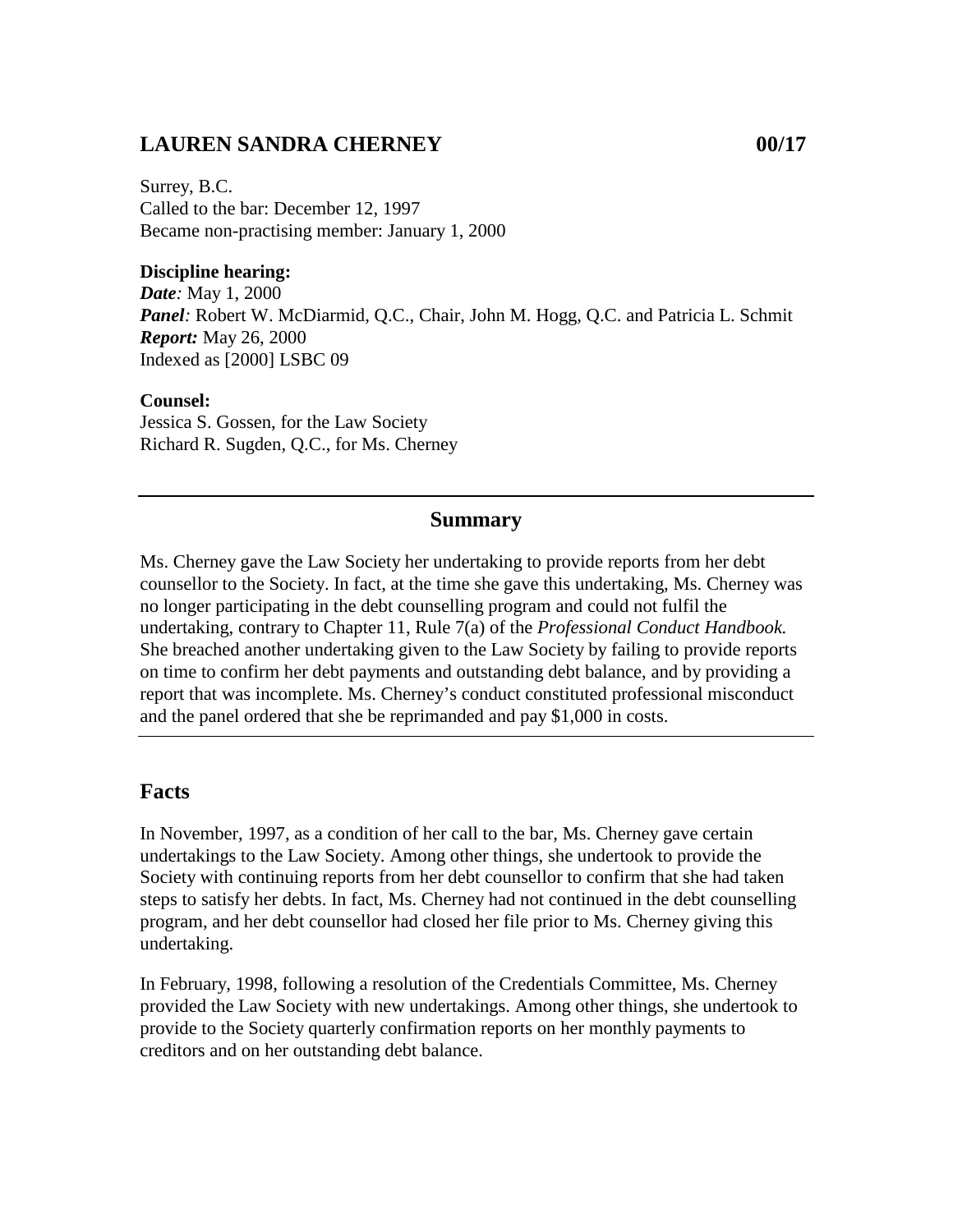In early April Ms. Cherney provided a report that listed two loans, one to her mother for \$5,500 and her student loan of \$32,000. She did not, however, refer to several other debts that had previously been disclosed to the Law Society. The Law Society wrote to Ms. Cherney asking her to provide documentation to show that she had satisfied those debts. The letter also specified that Ms. Cherney was to provide reports on February 1, May 1, August 1 and November 1 of each year until she became debt free or until the Credentials Committee relieved her of this condition.

The Society wrote to Ms. Cherney on May 21 to remind her of the report due May 1. Ms. Cherney did not provide a report until June 17, and that report was incomplete since it disclosed four debts, but omitted reference to several others which had previously been disclosed that were still outstanding on that date. In her report, Ms. Cherney also implied that money had been advanced by her mother to clear up her debts, when in fact that money was forthcoming but had not yet been advanced. This statement, coupled with the omission of certain previously disclosed debts, was misleading.

Ms. Cherney failed to provide a further report to the Law Society that was due on August 1.

## **Decision**

Ms. Cherney's conduct constituted professional misconduct in that she:

- undertook to provide the Law Society with reports from her debt counsellor in circumstances when she was no longer participating in the debt counselling program and knew she could not fulfil her undertaking, contrary to Chapter 11, Rule 7(a) of the *Professional Conduct Handbook*; and
- breached another undertaking, contrary to Chapter 11, Rule 7(b) of the *Handbook*, by failing to report on time to the Law Society respecting her payments to creditors and her outstanding debt balance, and by providing a report that was incomplete.

# **Penalty**

The panel noted the importance of undertakings in the legal profession. Any breach of undertakings is serious, although Ms. Cherney's breaches were at the lower end of the scale.

During her articles, Ms. Cherney had financial problems resulting from her guaranteeing debts of another person. She also became depressed and required psychiatric care. In considering penalty, the panel took into account that Ms. Cherney had since taken a number of continuing legal education courses, had made arrangements for ongoing medical treatment and was meeting her financial obligations, despite her limited income. The panel was satisfied that the problems that gave rise to the Law Society imposing the undertakings on Ms. Cherney were largely behind her.